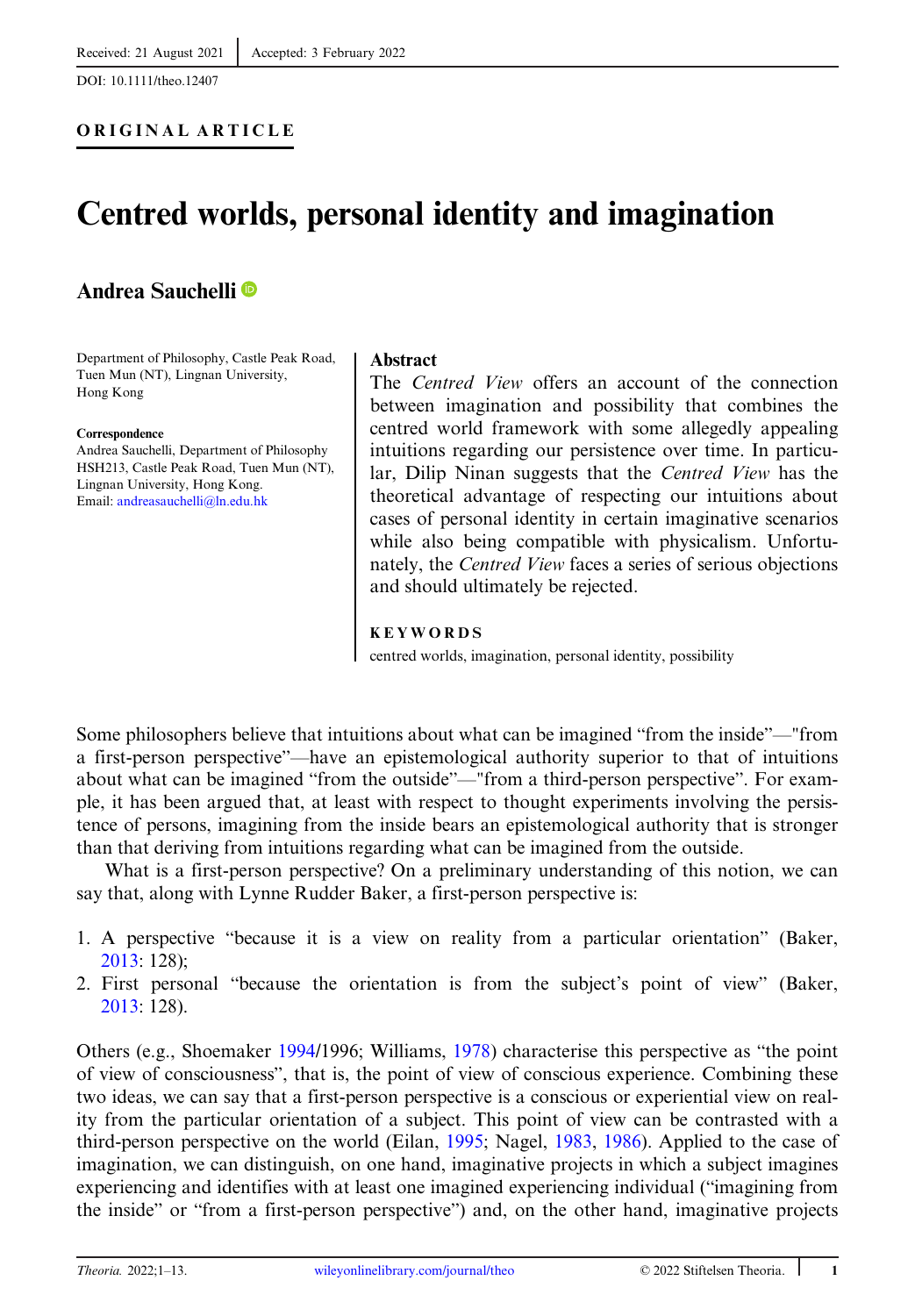that do not involve an identification of the subject with the any specific imagined individual capable of experiencing ("imagining from the outside" or "from a third-person perspective").<sup>1</sup> Projects of the first kind typically deploy personal pronouns such as "I" or "you", whereas the content of the latter are usually described by using at most third-person pronouns or proper names.

On the supposition that, in general, imaginability is a guide to possibility, some philosophers also hold that imagining from the inside is a better guide than imagining from the outside—at least in the sense that in case of conflicting intuitions deriving from what imaginable from these perspectives, we should deem as more justified what imagining from the inside tells us is possible.<sup>2</sup> So, if first-person imaginative projects differ from those of the third-person variety in that the former, but not the latter, tell us that we can imagine being anybody else independently of which features this other individual may have, we should regard intuitions deriving from firstperson imaginings as epistemically more authoritative. One consequence is that, for example, if I could have been anybody else independently of any psychological or physical features this other individual may have, then, after all, I do not have any substantial characterising essential property. This conclusion seems dangerously close to an endorsement of the claim that we are essentially pure featureless Cartesian Egos with a perspective, a perspective that itself does not have any characterising feature. In turn, this implies that physical and psychological facts, after all, do not entirely determine the identity of persons or selves.

Now, one recent attempt to provide some solid ground for the belief that imagining from the inside justifiably has this special role in the evaluation of theories of personal identity is Dilip Ninan's Centred View  $(CV)$ .<sup>3</sup> In particular, Ninan argues that his version of the centred worlds framework of *de se* attitudes can accommodate one alleged important asymmetry in the evaluation of case studies involving personal identity without thereby violating physicalism such a violation being one apparent consequence of accepting the epistemological authority of imagining from the inside.

In this paper, I discuss the relationship between imagination and personal identity by focusing on Ninan's view. More specifically, in the first section, I make more precise the kind of asymmetry between intuitions coming from different kinds of imaginative projects that is supposed to motivate the CV, introduce the CV in more detail, explain its alleged theoretical advantages and further clarify some of its main claims. The second section is divided into three parts, each dealing with different kinds of criticisms: (2.1) contains criticisms of the intuitions motivating the CV, whereas in (2.2), I argue against its adequacy as a theory of imaginative content, and in (2.3) I criticise some of the metaphysical consequences of accepting the  $CV^4$ .

## 1 | THE CENTRED VIEW AND PERSONAL IDENTITY

The following thesis can be used to capture what constitutes the asymmetry between intuitions regarding different kinds of imaginative projects:

Asymmetrical Evaluations. There can be imaginative scenarios of the kind discussed in the literature on personal identity (e.g., fission scenarios) in which we are justified in varying our intuitions about the persistence over time of the persons

<sup>&</sup>lt;sup>1</sup>The specific features of these two forms of imagining will be further discussed and slightly amended in section 1.1.

<sup>2</sup> See Gendler & Hawthorne ([2002\)](#page-11-0) and Kung ([2010\)](#page-11-0), ([2016](#page-11-0)) on the connection between imagination and possibility.

<sup>&</sup>lt;sup>3</sup>Ninan ([2009](#page-11-0), [2013,](#page-12-0) [2016\)](#page-12-0) distinguishes the project of providing the identity conditions of *persons* from the project of providing our identity conditions. See Olson ([2007\)](#page-12-0) and Sauchelli ([2018:](#page-12-0) 1-14) for discussion. In this paper, I will assume person essentialism, the view that we are essentially persons.

<sup>&</sup>lt;sup>4</sup>I think that each line of criticism is individually sufficient to prove that the CV should be rejected; however, I regard the objections in (2.1) as the strongest, followed by those in (2.3). The objections in (2.2) are sufficiently strong but apply to a variety of other coarse-grained accounts of content as well.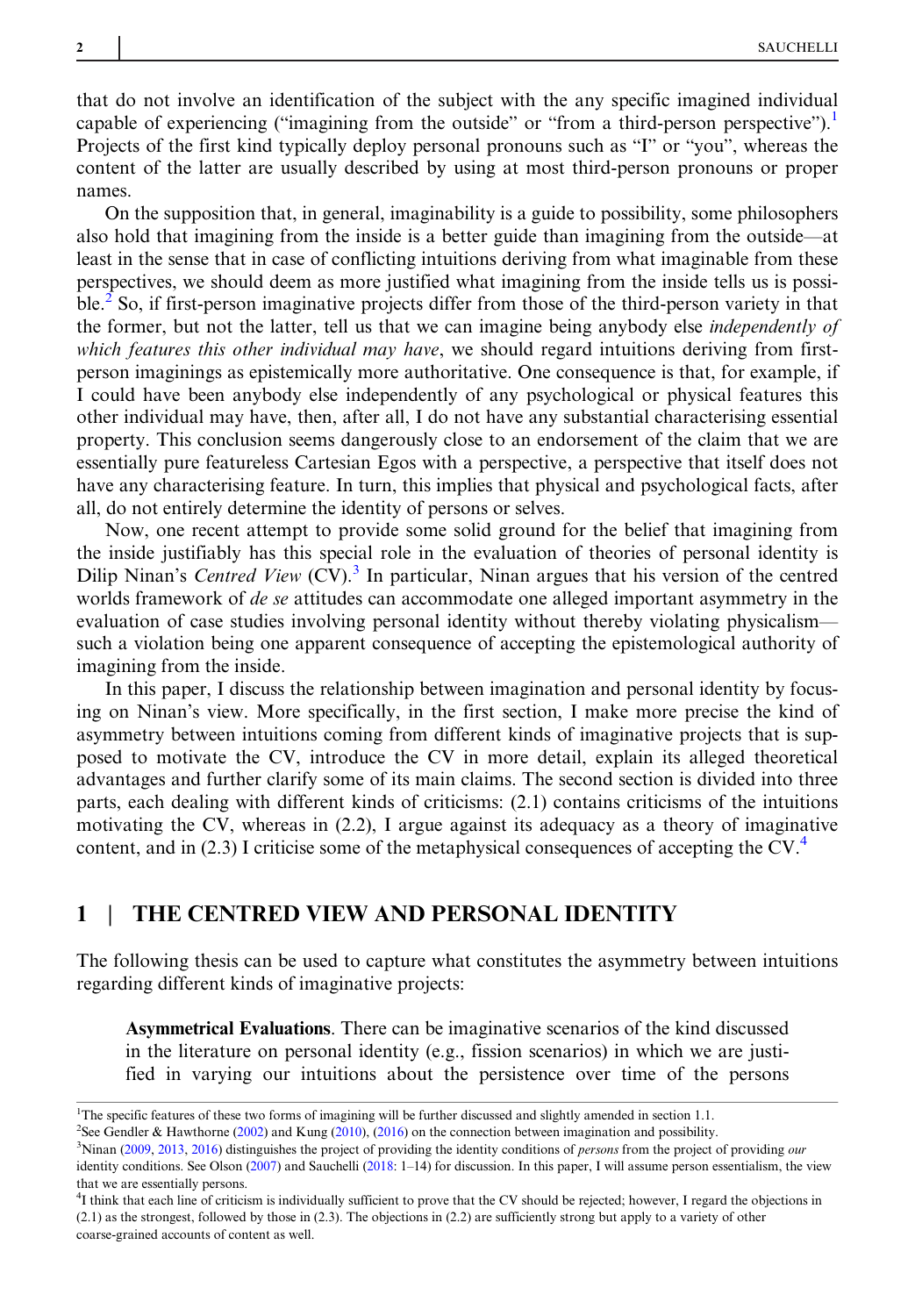involved depending on which perspective—internal or external—is adopted in imagining them, even when they describe situations that are equivalent in certain relevant respects.<sup>5</sup> In addition, it may also be justifiable within the same scenario to make different evaluations of the persistence of the relevant entities when this scenario is imagined from the inside, as if it were subjectively experienced. That is, imagining from the inside may justify alternative and apparently contrasting intuitions of the same scenario with respect to the persistence and identity of the relevant entities.<sup>6</sup>

According to this thesis, it may be justifiable to make, from within the same perspective, different evaluations of those scenarios frequently discussed in the context of the metaphysics of personal identity (e.g., cases of fission). For example, Ninan agrees with Blackburn's intuition that when he imagines from the inside undergoing fission, he can imagine waking up as Lefty (the individual receiving the left hemisphere of his brain), as Righty (the individual receiving the right hemisphere of his brain), or that he does not wake up at all (Ninan, [2009:](#page-11-0) 430). This thesis may lead to unpalatable consequences, for instance, the rejection of physicalism and the acceptance of the possibility that hidden facts may determine our identity as persons or as what we are. These two claims (rejection of physicalism and the existence of hidden facts) are constitutive of what Ninan calls "the Simple View". 7

Now, Ninan introduces the CV to avoid a slide into the abyss of souls and immaterial substances, while retaining the idea that there is something special about imagining ourselves from the inside. In particular, Ninan presents the CV as including:

(i) An account of the connection between imagining from the inside and possibility based on the centred worlds framework, and (ii) a generous ontology of persistence in the form of a fourdimensionalist account of persistence in terms of temporal parts.<sup>8</sup>

Ninan also claims that it may be possible to translate statements referring to temporal stages and four-dimensional objects into a terminology favourable to different general theories of persistence and time—a point I will not dispute in what follows. In the rest of the paper, I will focus on the account of imagining from the inside in terms of centred worlds.

One of the reasons that motivated David Lewis to introduce the centred-world framework is to solve the so-called problem of the essential indexicals.<sup>9</sup> In short, the idea is that, on an account of propositional attitudes (e.g., beliefs) based on propositions understood as sets of possible worlds, we cannot represent important fine-grained distinctions among attitudes involving ourselves that are required to explain the structure of some of our actions. In particular, we might know all there is to know about a world *impersonally* (e.g., we may know that, in the actual world, there is an individual dressed in a certain way carrying around a torn sack of sugar, etc.) but still be ignorant of something that would explain our eventual change of behaviour in coming to know it, for instance, knowledge of which among the individuals in our world we are (e.g., that I am the individual with the torn sack of sugar). This framework suggests that, in addition to having beliefs about how a world is, we also have beliefs concerning our location in or perspective on the world we think we live in, that is, we have self-locating beliefs. Whether the examples given by John Perry and Lewis really posit anything specifically problematic to other accounts of propositional attitudes is controversial.<sup>10</sup> Assuming that some of their

<sup>7</sup>See Olson ([2012\)](#page-12-0) and Sauchelli [\(2019](#page-12-0)) on ways of defining the simple view.

<sup>8</sup>See Hawley ([2001\)](#page-11-0) and Sider [\(2001](#page-12-0)) for four-dimensionalism and the ontology of temporal parts.

<sup>9</sup>See Lewis [\(1979/1983](#page-11-0)) and Perry [\(1977/1993](#page-12-0), [1979/1993\)](#page-12-0). For sympathetic views on the centred world framework, see Egan [\(2006](#page-11-0)), Feit ([2008,](#page-11-0) [2013](#page-12-0)), Moss [\(2012](#page-12-0)), Ninan (2012, 2013), Recanati ([2007,](#page-12-0) [2009](#page-12-0)). Works critical of the special status of de se attitudes or of the

centred worlds approach include Davis ([2017\)](#page-11-0), Devitt ([2013\)](#page-11-0), Liao ([2012\)](#page-11-0) and Magidor ([2015](#page-11-0)).

<sup>&</sup>lt;sup>5</sup>The "relevant respects" here are the physical and psychological continuity facts that psychological or physical theories of personal identity or our nature regard as grounding the numerical identity of a person or our identity over time. The theories that Ninan or Simon Blackburn have in mind include Shoemaker ([1984](#page-12-0)) and, especially, Parfit ([1984/1987\)](#page-12-0).

<sup>&</sup>lt;sup>6</sup>This idea seems to emerge from Blackburn [\(1997](#page-11-0)). See also Nagel [\(1983](#page-11-0), [1986](#page-11-0)).

 $10$ See the criticisms in Devitt [\(2013](#page-11-0)) and Magidor ([2015\)](#page-11-0).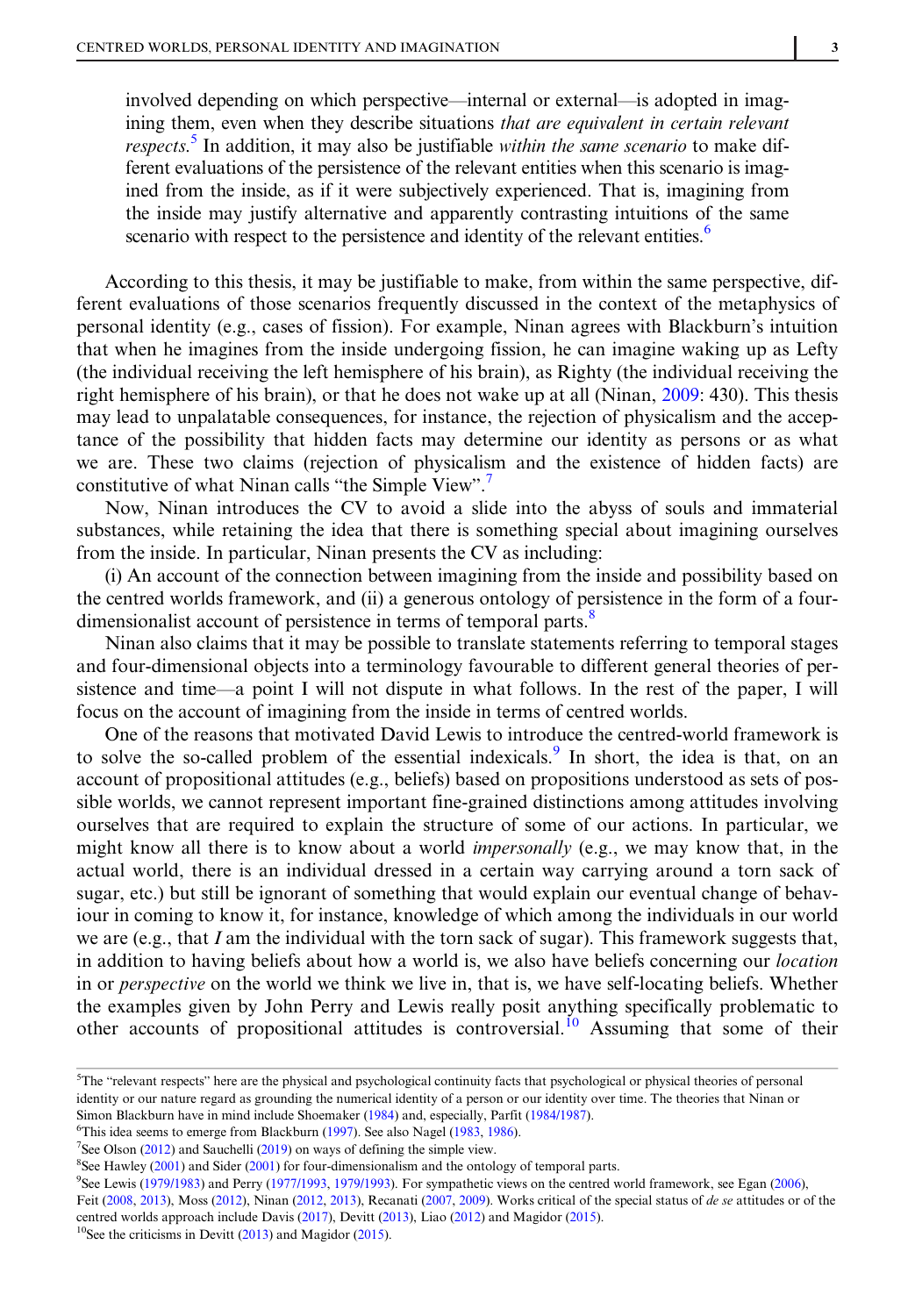examples constitute a problem at least for a possible worlds analysis of propositional attitudes, centred worlds, which are pairs comprising a possible world w and a centre  $i (\leq w, i \geq)$ , where i is part of w, would provide the theoretical resources to capture the finer-grained features of selflocating beliefs.<sup>11</sup> In turn, the CV employs the centred worlds framework to provide an account of the content of imagining from the inside. In particular, the CV holds that the content of an episode of imagining from the first-person perspective can be represented by sets of centred worlds.<sup>12</sup> Now, the content of our imaginings is never fully determined—my imagining being Dan Bilzerian playing poker in a casino leaves many details unspecified (e.g., the number of cards left on the gambling table next to mine). According to Ninan, we can represent this indeterminacy in the centred world framework by stating that the content of the imagining is a set of centred worlds, the set of all worlds compatible with what I imagine (e.g., all those centred worlds compatible with my imagining being Dan Bilzerian playing poker in Las Vegas). Let us further define the notional subject of an imaginative project as the subject that the thinker identifies herself with in the context of an imaginative project.<sup>13</sup> For example, when a notional subject is an appropriate centre for my first-person imaginative projects, we say that a notional subject is *accessible* for me. On this view, "I imagine being Dan Bilzerian playing poker in Las Vegas" is true iff the content of my imagining is a centred proposition that can discriminate among world-mates in which the centres are all Dan Bilzerian playing poker in Las Vegas, where Dan Bilzerian is the accessible notional subject for me.

What makes it the case that a notional subject in an imaginative project is properly accessible for me (or any other thinker)? Ninan does not say much about which criteria should apply to the relation of accessibility that is supposed to hold between me and the notional subject of an imaginative project. He suggests that perhaps a necessary condition for an individual to be accessible for me is that this individual has a perspective. However, Ninan does not seem to believe that specifying any other necessary or sufficient conditions on the accessibility relation is a pressing issue for his account—rather, he claims that the intuition that "I might have been someone else", where "someone else" ranges over literally anything with a perspective (any other entity with a perspective), is sufficient to prove that there may be a divergence between imagining from the outside and imagining from the inside. Ninan's reasoning seems to be that, when we imagine from the outside, we believe that further conditions in addition to just being a perspective should generally apply to the accessibility relation, for example, some sorts of psychological continuity. This difference generates the alleged asymmetry between kinds of imaginative projects that his account is supposed to explain. I discuss some problematic consequences for this idea in section 2.3.

The reasons for adopting the CV have to do with its alleged advantages, namely, (i) *contra* the Simple View, the CV is compatible with physicalism or, at least, with one formulation of physicalism in the form of the supervenience claim discussed below—also, the CV does not seem to posit hidden facts on which our persistence would depend (another alleged disadvantage of the Simple View), and (ii) *contra* Complex Views (e.g., psychological theories of personal identity relying on the notion of psychological continuity), the CV respects or at least seems to better account for the asymmetry intuitions discussed in the previous section.

How does the CV reconcile the asymmetry intuitions with physicalism without positing hidden persistence facts? First of all, Ninan suggests that Supervenience is one satisfying way of

<sup>&</sup>lt;sup>11</sup>The Lewisian version is generally understood as claiming that the centres are "instantaneous slice of persisting persons" (Liao, [2012:](#page-11-0) 304). Ninan claims that the centred worlds of the CV can be centred on "things that persist over time" (Ninan, [2009](#page-11-0): 439). See Ninan [\(2013](#page-12-0), [2016](#page-12-0)) for refinements of the approach.

 $12$ I am following Ninan ([2009,](#page-11-0) [2012\)](#page-12-0) here and inherit an ambiguity of his presentation of the centred worlds framework: sometimes he claims that an imaginative content determines a possible world proposition or a set of centred worlds, whereas in certain other passages, he suggests that a content is such a set.

<sup>&</sup>lt;sup>13</sup>The term "notional subject" is taken from Velleman ([1996/2006\)](#page-12-0).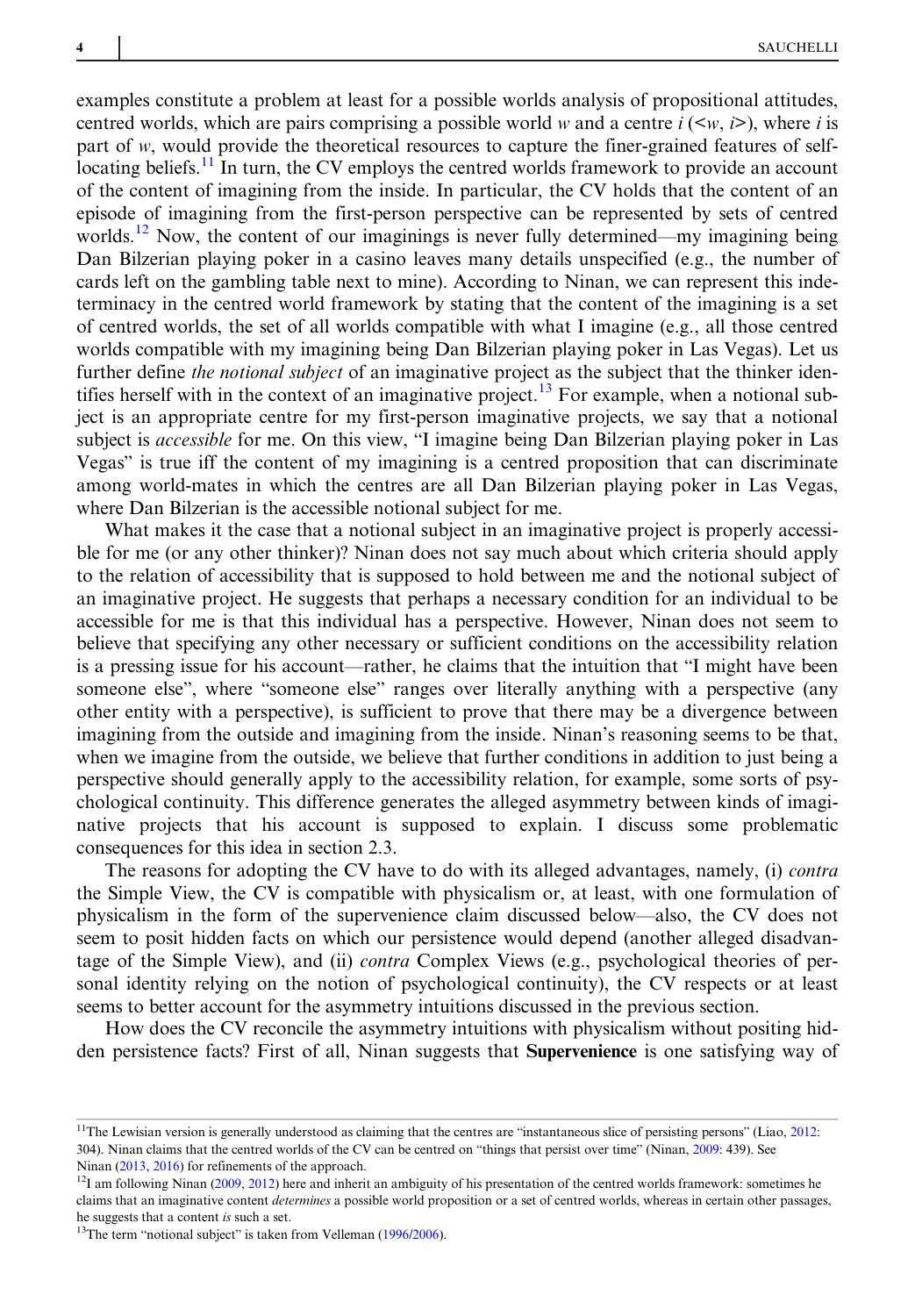capturing *physicalism*, which he defines as "the view that everything supervenes on the physical" (Ninan, [2009:](#page-11-0) 426).

More specifically, Ninan defines Supervenience as the following claim:

For all  $(x, x')$  that belong to the set of "human persons", and for all possible worlds (w, w') such that x exists in w and x' in w', and for all the pairs of stages  $\langle y, z \rangle$  in w,  $\langle y', z' \rangle$  in w': if y is a stage of x in w, and y' is a stage of x' in w', and y and z in w and  $y'$  and z' in w' are the same with respect to continuity, then z is a stage of x in w iff z' is a stage of x' in w' (Ninan, [2009](#page-11-0): 428).<sup>14</sup>

This claim is supposed to capture the idea that if the relation R between y and z in w and the relation R' between z' and x' in w' are the same with respect to the physical and psychological facts, then z is one stage of the same individual x in w iff  $z'$  is a stage of the same individual  $x'$  in w'.

Assume now a view of the connection between imagination and possibility to the effect that when (i) I imagine from the inside that P, or (ii) imagine from the inside  $\varphi$ -ing, I thereby have conclusive or sufficient evidence for believing, respectively, (i) that P is possible, or (ii) that it is possible for the notional subject of the imaginative project to φ. Under these presuppositions and assuming an understanding of modal claims in terms of the possible world framework, it follows that 1a–c provide conclusive evidence for 2a–c below:

- 1a I imagine from the inside undergoing fission and surviving as Lefty.
- 1b I imagine from the inside undergoing fission and surviving as Righty.
- 1c I imagine from the inside undergoing fission and failing to survive.
- 2a I could undergo fission and survive as Lefty.
- 2b I could undergo fission and survive as Righty.
- 2c I could undergo fission and fail to survive.

In terms of possible worlds, 2a–c can be stated as:

- 3a There is a possible world in which I undergo fission and survive as Lefty.
- 3b There is a possible world in which I undergo fission and survive as Righty.
- 3c There is a possible world in which I undergo fission and fail to survive.

Ninan then claims that if (3a) is true, then there is a possible world in which I exist such that: if y is pre-fission stage of me in w, and z is a post-fission stage of the individual with the left hemisphere in w, then z is a stage of me in w. If (3b) is true, then there is a w' in which I exist such that: if y' is a pre-fission stage of me in w', and z' is post-fission stage of the individual with the left hemisphere in w', then z' is not a stage of mine in w'. Since y and z in w and y' and z' in  $w'$  are the same with respect to continuity, this provides us with a counterexample to Supervenience.

Now, the CV offers a different understanding of 1a–c:

- 4a There is a centred world  $\langle w, x \rangle$  accessible from  $\langle x \rangle$  actual world, me  $\langle x \rangle$  such that x undergoes fission and survives with the left hemisphere in w.
- 4b There is a centred world  $\langle w, x \rangle$  accessible from  $\langle x \rangle$  actual world, me  $\langle x \rangle$  such that x undergoes fission and survives with the right hemisphere in w.

 $14$ I will assume that Ninan's is an adequate characterisation of physicalism, but see Stoljar [\(2010](#page-12-0)) for further discussion.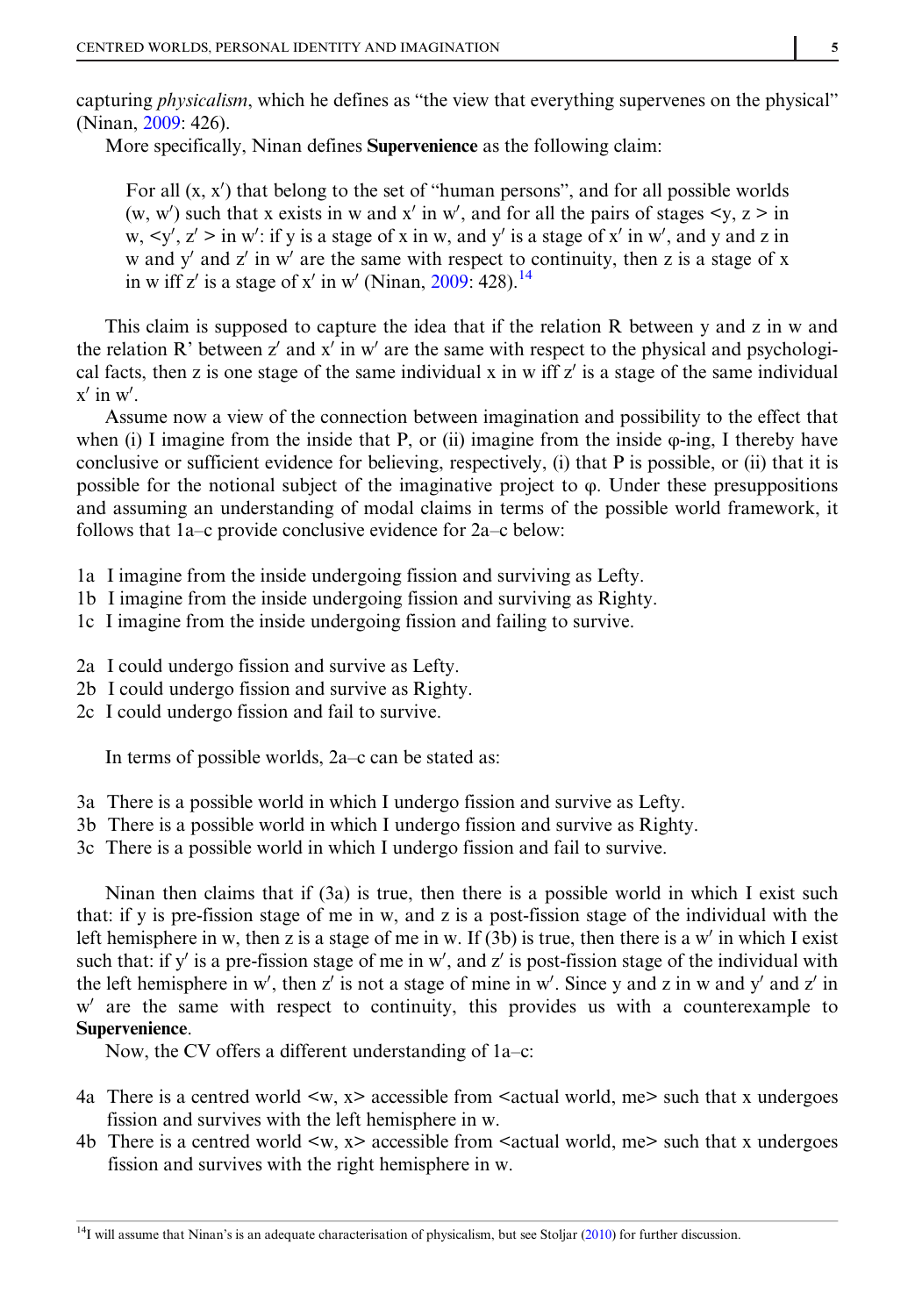4c There is a centred world  $\langle w, x \rangle$  accessible from  $\langle x \rangle$  actual world, me $\langle w \rangle$  such that x undergoes fission and fails to survive in w.

In turn, 4a–c are compatible with Supervenience because, Ninan argues, they do not determine the features of the worlds at which I exist; rather, they only determine which centred worlds are accessible for me. On the CV, an imaginative project from the inside of the above kind would not determine any specific features of the relevant possible worlds but would rather determine (among other things) the possible location of the notional subject. Ninan claims that, on the CV, the three imaginative projects  $(1a-c)$  do not determine three possible worlds that are physically just alike but differ on my post-fission spatial location. Although the imaginative projects may describe three different possibilities for me, they do not thereby violate Supervenience by requiring that the contents of such projects imply that there are worlds in which identical relevant physical facts determine worlds that differ with respect to facts allegedly depending on such physical facts.

## 2 | FURTHER REFINEMENTS OF THE CENTRED VIEW

Ninan does not distinguish between different attitudes that can be associated with the intuitions motivating his account.<sup>15</sup> Following Magdalena Balcerak Jackson, we can distinguish at least three attitudes relevant to our discussion: (i) imagination, (ii) supposition, and (iii) conception.<sup>16</sup> More specifically, imagining a situation S (including imagining being someone else) in the sense under discussion here has a phenomenological aspect that need not be present when we *suppose* that S occurs. Consider these two cases: (a) I imagine having my left arm cut, and (b) I suppose that my left arm is cut. There is a sense in which the former, but not the latter, seems to require a form of experiential perspective-taking. In imagining the above scenario, I may visualise the amputation process or imagine experiencing the world without my left arm—that is, I do not merely entertain the idea that my arm has been amputated. Rather, an imaginative project of this kind seems to be more demanding than merely supposing that something is the case. On the other hand, when I evaluate a logical or mathematical reasoning and *suppose* that, for example, the thesis I want to refute is true (e.g., in the proof that the square root of 2 is irrational). I do not have to also make a cognitive effort of the kind previously described: when I make a supposition, I only put the relevant thought(s) before the mind for consideration—most likely with a specific purpose (e.g., to infer some of its consequences). There are other conceptual differences between imagining and supposing: For example, you may *vividly* imagine giving birth, but it does not seem correct to say that you may *vividly* suppose that you are giving birth. Besides, imagination may give rise to various versions of what is called imaginative resistance, whereas a corresponding "suppositional resistance" does not seem to refer to any observed phenomenon.<sup>17</sup> Supposing and imagining from the inside seem to be entirely different mental activities.

What about "conceiving"? Balcerak Jackson distinguishes imagination from conception, where the latter is the attitude that some philosophers claim to have in mind when they discuss the epistemic value of their thought experiments. For example, David Chalmers has individuated an attitude whereby we can "modally imagine" situations "beyond the scale of perception" or "situations that are unperceivable in principle" (e.g., the existence of an unperceivable being that leaves no traces on perception). In his words, "[o]ne modally imagines that P if one modally imagines a world that verifies P, or a situation that verifies P". Such an attitude may go beyond the alleged content of the imagery or mental image someone may properly associate with

<sup>17</sup>On imaginative resistance, see Gendler [\(2000](#page-11-0), [2006\)](#page-11-0).

<sup>&</sup>lt;sup>15</sup>See Ninan [\(2012](#page-12-0)) for another formal account of these attitudes which still does not draw the distinctions I refer to in the main text. 16Balcerak Jackson [\(2016](#page-11-0)). See also White ([1990\)](#page-12-0), Kind [\(2001](#page-11-0), [2013](#page-11-0)), Currie and Ravenscroft ([2002\)](#page-11-0), and Van Leeuwen ([2013,](#page-12-0) [2014](#page-12-0)).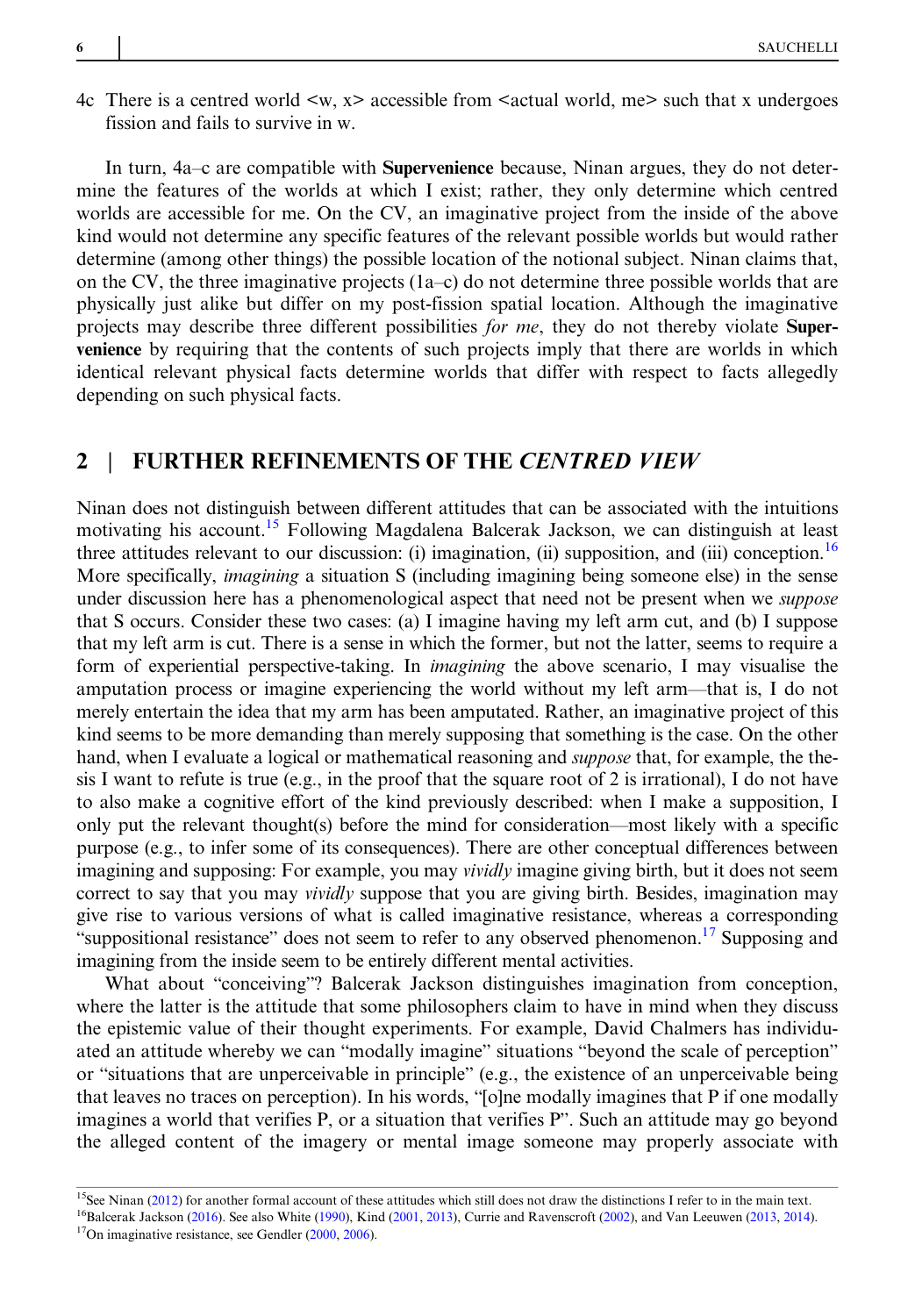the imaginative project P. Balcerak Jackson implements these ideas into her account and maintains that imagining, in her sense, is primarily an exercise in phenomenal or experiential perspective-taking, whereas conceiving, akin to "modal imagining", primarily involves an exercise in ideal rational perspective-taking. She further adds that the rational perspective-taking that characterises conceiving is ideal because it involves an attempt to "adopt the perspective of a subject whose use of [her rational capacities] is infallible and unimpaired by limitations of memory, attention, and so on  $[...]$ <sup>". 18</sup>

Judging from this characterisation, "conception" is not what Ninan and others have in mind when they give examples of "imagining from the inside". Rather, they seem to have in mind Balcerak Jackson's sense of imagining—and this is how I will understand imagining from the inside in what follows.

Assuming the previous distinctions, however, may complicate the way "imagining from the outside" should be defined. In fact, if imagining involves more than merely conceiving, we may question whether instances of what we previously called "imagining from the outside" should always count as cases of imagining involving a phenomenal component, that is, as cases of imagination as defined in this section. I think that the best answer to this problem is to say that we can retain the expression "imagining from the outside"' and understand it as a term that, depending on the situation, can refer to imagining or conceiving (at least with regard to imaginative projects involving personal identity) as defined in this section. One reason is that it seems possible to engage in imaginative projects having a phenomenal aspect that are not from a firstperson perspective: thought experiments in which the imagined content is imagined from a point of view that is not identical with that of any imagined individual. Also, some thought experiments in the literature on personal identity may also be properly regarded as merely exercises in ideal perspective-taking (e.g., some presentations of the spectrum argument or other thought experiments that use third-person pronouns).<sup>19</sup> In what follows, I will understand "imagining from the outside" as referring to both mental activities (imagining and conceiving, as defined in this section).

## 2.1 | Objections to the CV: The restricted diet problem

One problem of the CV is that it relies almost exclusively on only one kind of intuition related to imaginative projects involving personal identity scenarios *(the restricted diet problem)*. However, there are several other intuitions that conflict with the CV-motivating intuition, that is, the intuition that, contra imaginative projects from the outside, we can imagine from the inside being anybody else independently of the physical and psychological features of the notional subject. Now, it seems that the contrasting intuitions are equally plausible if not stronger. For instance, suppose that we are discussing the diachronic conditions of identity of a person, and that we assume a Lockean definition of "person". On this definition, a person is at least a thinking entity, aware of its past, capable of thinking of itself as extended in time and also as being a moral agent or, at least, as having moral status. Assume that we are persons. The CVmotivating intuition seems to imply that we would be justified in believing that our identity as persons does not depend on psychological or physical continuity when we imagine from the inside situations involving our persistence. After all, if "we can imagine being anybody else" implies that we could have been anybody else—and Ninan himself frequently discusses these two claims as if they were interchangeable—our psychological or physical features and continuity are not essential to us. In fact, on the CV,  $I$  could exist without any of my current physical or psychological features or any of the derived psychological chains of my current psychological

<sup>&</sup>lt;sup>18</sup>Balcerak Jackson [\(2016](#page-11-0): 56). The quotations from Chalmers are from Balcerak Jackson (2016: 55).

<sup>&</sup>lt;sup>19</sup>Examples of both kinds are contained in Williams [\(1970](#page-12-0)).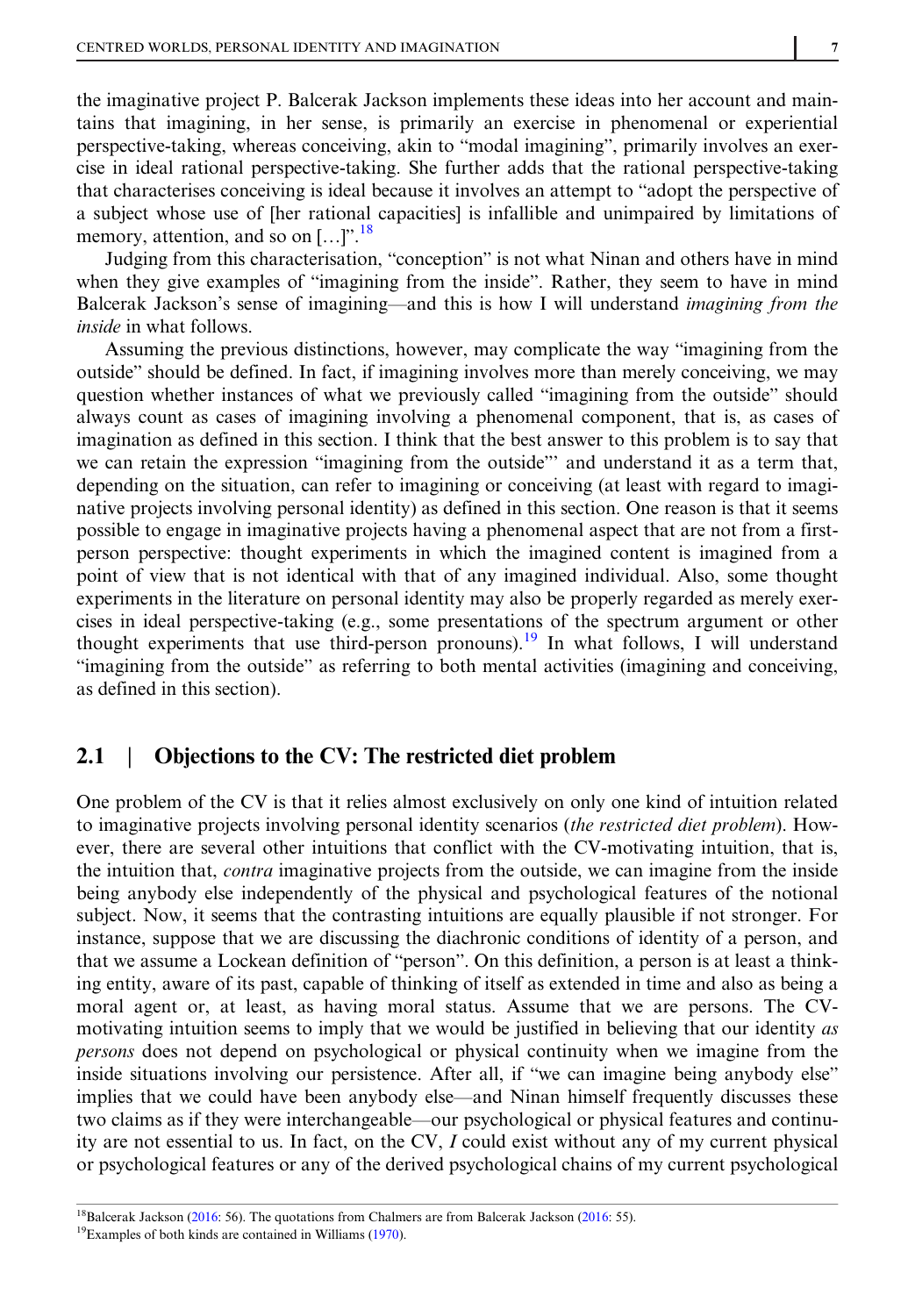connections. On the plausible supposition (suppo by empirical data) that our intuitions are largely guided by psychological facts (e.g., character traits), however, our intuitions about first-person imaginative projects suggest that contrary to the CV-motivating intuition, in judging whether we will wake up as, for example, Lefty or Righty, we are influenced also by the degree of psychological similarity between us and the fission products. For instance, if Lefty inherits all of my character traits, most of my memories and most of my physical features, whereas Righty inherits only a small part of my brain, has the body of a sex and age I do not identify myself with and so on, I have the strong intuition that, after fission, I would and could only be Lefty (if at all). The general point here is that, *even from the inside*, people are not neutral in evaluating their psychological connections with future individuals when it comes to their intuitions regarding their persistence through time.<sup>20</sup> The previous and many other examples motivating, for example, narrative and practical theories of personal identity also conflict with the CV-motivating intuition and support my claim here.<sup>21</sup>

Not only do we not seem to be neutral with respect to the accessibility relation, but some notional subjects are not even regarded as accessible for us. On the supposition that the extension of the accessibility relation at issue is restricted only by the property of having a perspective, the CV seems to imply that I can imagine being a dolphin, a turtle, or even the most heinous arsonist, paedophile murderer on Earth. Now, can you imagine—and not just suppose or conceive—having or experiencing from the perspective of an animal or of a murderous paedophile? I think that, regarding the accessibility to the perspective of some animals with cognitive systems different from ours, I do not even know how to begin such an imaginative project—and I think I am not the only one in this regard. If Thomas Nagel is right, we are not in the position of knowing what it is like to be a bat and thus engage in first-person imaginative projects in which the notional subject is, for example, a bat. $^{22}$ 

Similarly, regarding the accessibility to the arsonist murderous paedophile's perspective, I do not know how and do not want to begin to assume such a perspective in experiential imagining. I also think that (most) people would experience at least "imaginative resistance" in pursuing this imaginative project. One of the concluding remarks of Nina Strohminger and Shaun Nichols' empirical study of the principles guiding the intuitions of persistence in scenarios of personal identity is this: "[t]he self is not so much the sum of cognitive faculties as it is an expression of moral sensibility; remove its foothold on that world, and watch the person disappear with it" (Strohminger & Nichols, [2014:](#page-12-0) 169). This point seems to better represent our intuitions about experiential imaginative projects than the CV-motivating intuition. If Ninan replies that the sense of imagining implied here is too demanding and that his view does presuppose such a thick understanding of imagining, we can reply following Rae Langton's and Marie Guillot's discussion of *de se* imagining: on a non-phenomenal, non-experiential understanding of imagining that involves merely changes in perspectives, "what is left out, it seems, is a self in 'selfascription'—a self with a conscious perspective on the world, as a perceiver and agent" (Guillot, [2013:](#page-11-0) 1811; Langton, [2019](#page-11-0): 96). The point is that a sort of imagining devoid of the experiential aspect and merely determining changes of perspective is too thin to count as involving the kind of self or person we take ourselves to be.

In conclusion, the plausibility of the CV-motivating intuition has been at best overstated and more likely given an unmerited epistemic weight when compared to a whole set of other contrasting intuitions. Once these other intuitions are properly taken into account, and a plausible sense of "imagining" spelled out, it does not seem to be true that any other perspective is

 $20$ See Shoemaker and Tobia [\(2022](#page-12-0)) for a recent survey of the literature on empirical studies on our intuitions about persistence and Molouki and Bartels ([2017\)](#page-11-0) for evidence in support of my general claim in the main text.

<sup>&</sup>lt;sup>21</sup>Relevant works include Lindemann [\(2014](#page-11-0)), Mackenzie [\(2008](#page-11-0)), Schechtman ([1996\)](#page-12-0) and Velleman ([1996/2006\)](#page-12-0).

 $22$ Nagel ([1974\)](#page-11-0). Guillot [\(2013](#page-11-0)) and Langton [\(2019](#page-11-0)) are also relevant here, although they understand "imagining" in a sense different from mine.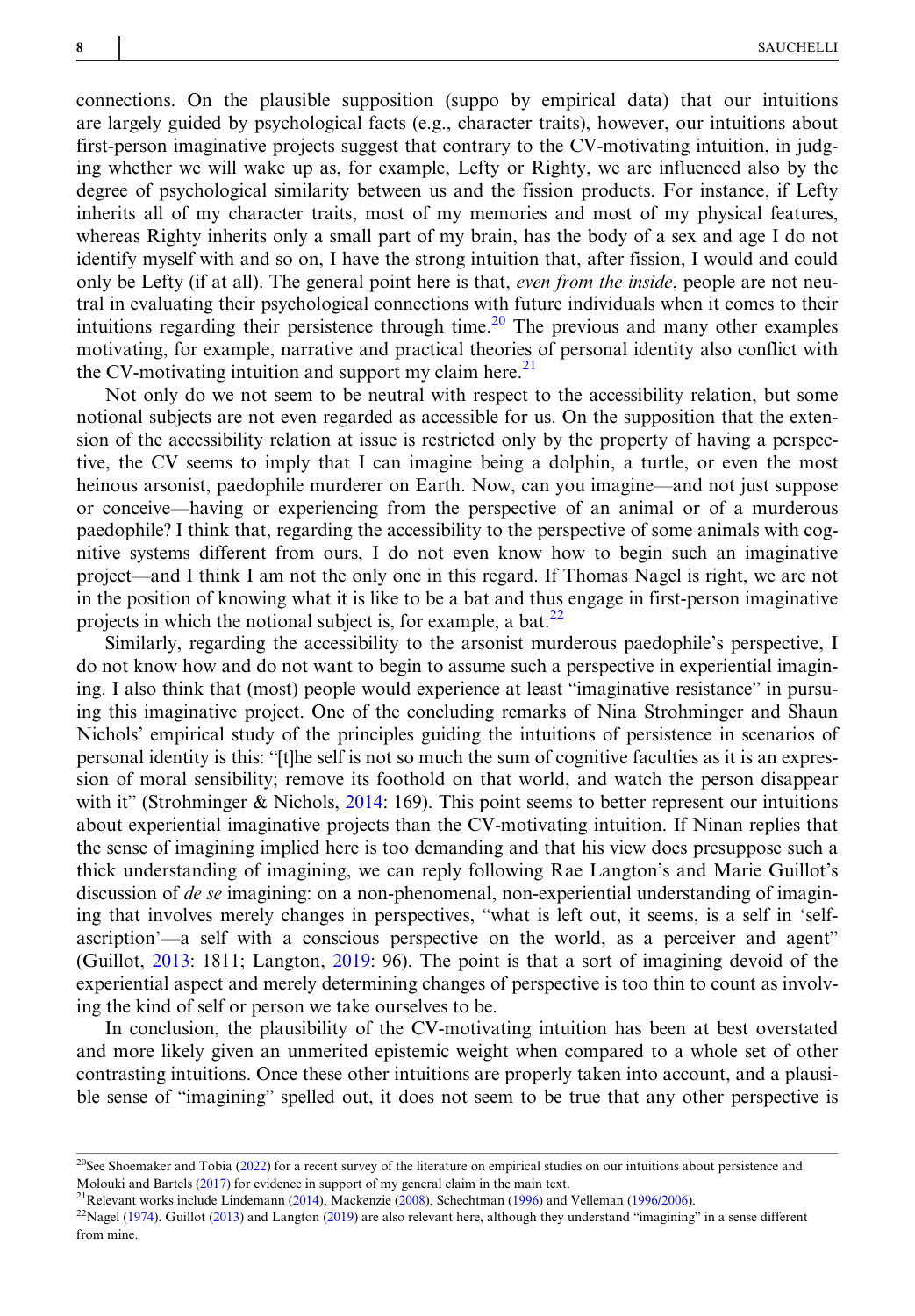imaginatively accessible to us or that we are neutral with respect to the accessibility relation in imagining from the inside. One key theoretical principle of the CV is thus wrong.

## 2.2 | Inadequacy of the CV and the content of imagining

In this section, I will argue against the adequacy of the CV *qua* theory of imaginative content. Consider an imaginative project involving imagining being Dan Bilzerian. Such a project usually does not settle many (or most) details (e.g., whether the white T-shirt I am wearing in the casino in Las Vegas was bought on a Friday or a Tuesday). In short, our imaginative projects are, in a sense, not maximally specific. Now, although there are many different accounts of what a possible world is, for example, a property of our world—a way in which our world could have been—or a mereologically sum maximally closed under a spatio-temporal relation, possible worlds are regarded as being complete and maximal.<sup>23</sup> One (weak) formulation of this idea is that, for any P regarding matters of fact, P is either true or false at w. Centred worlds contain worlds and therefore, on the CV, if the content of your imagining from the inside being Dan Bilzerian were to be represented simply with one centred world, it would follow that, after all, what you are imagining is maximally specific. Ninan claims that the lack of specificity in our imagining can be "captured" in the centred world framework by saying that the content of our imagining is a set of centred worlds, namely, the set of such worlds compatible with what I imagine.

The first objection against this account regards the specification of the worlds that are to be included in the set of worlds that determine the content of our imagining.<sup>24</sup> In particular, we may ask: What makes it the case that, for example, when I imagine being Zhang Jiyi acting in 2046. I would thereby also be imagining—it is part of the content of my imagining—that the Manchu once ruled over China? That the Manchu ruled over China is part of the content of my imagining is due to the fact that, on the CV, part of the content of imagining is a possible world. Since possible worlds are regarded as being complete and maximal, it is always settled at each possible world whether the Manchu once ruled China (and they did). It follows that, on the CV, your imagining from the inside being Zhang Jiyi acting in 2046 is an attitude having as its content also that the Manchu once ruled over China—after all, this fact is compatible with Zhang Jiyi's acting in 2046. However, such a coarse-grained account of content fares poorly as an account of imaginative content. In fact, on the face of it, I do not seem to entertain such a thought, not even on reflection, when I imagine being Zhang Jiyi.

Another related problem of this account becomes more evident if we ask the following question: When is P true in a specific imaginative project from the inside (IP) having z as a centre? According to the CV, the answer is that P is true in IP iff P is true in all or some sets  $S(\langle w_i,$ z>). How is the membership condition for S specified—that is, what conditions should a centred world satisfy to belong to S? Ninan holds that S is the set of centred worlds compatible with what the subject imagines. So, on this view, a centred world (cw) belongs to S iff everything true in IP is true in cw. However, this would mean that P is true in IP iff P is true in every cw in which everything true in IP is true. This account is viciously circular—notice that "being true in IP" figures in both sides of the co-implication.<sup>25</sup> So, the CV cannot provide a non-circular account of the content of our imaginings from the inside, where this explanatory project is intended as involving at least an account of what is true in an imaginative project from the inside. In particular, for us to know what the content of an imagining is according to the CV, we should already know what the content of what an imagining is. At best, the CV is parasitic, at worst, theoretically superfluous (the problem of circularity).

<sup>&</sup>lt;sup>23</sup>See Divers ( $2002$ ) for an excellent survey.

<sup>&</sup>lt;sup>24</sup>Among the many relevant works, see King  $(2007: 2-3)$  $(2007: 2-3)$ .

 $25$ Subsequent elaborations of the centred framework (e.g., the multicentred framework in Ninan, [2013](#page-12-0)) all seem to have this problem.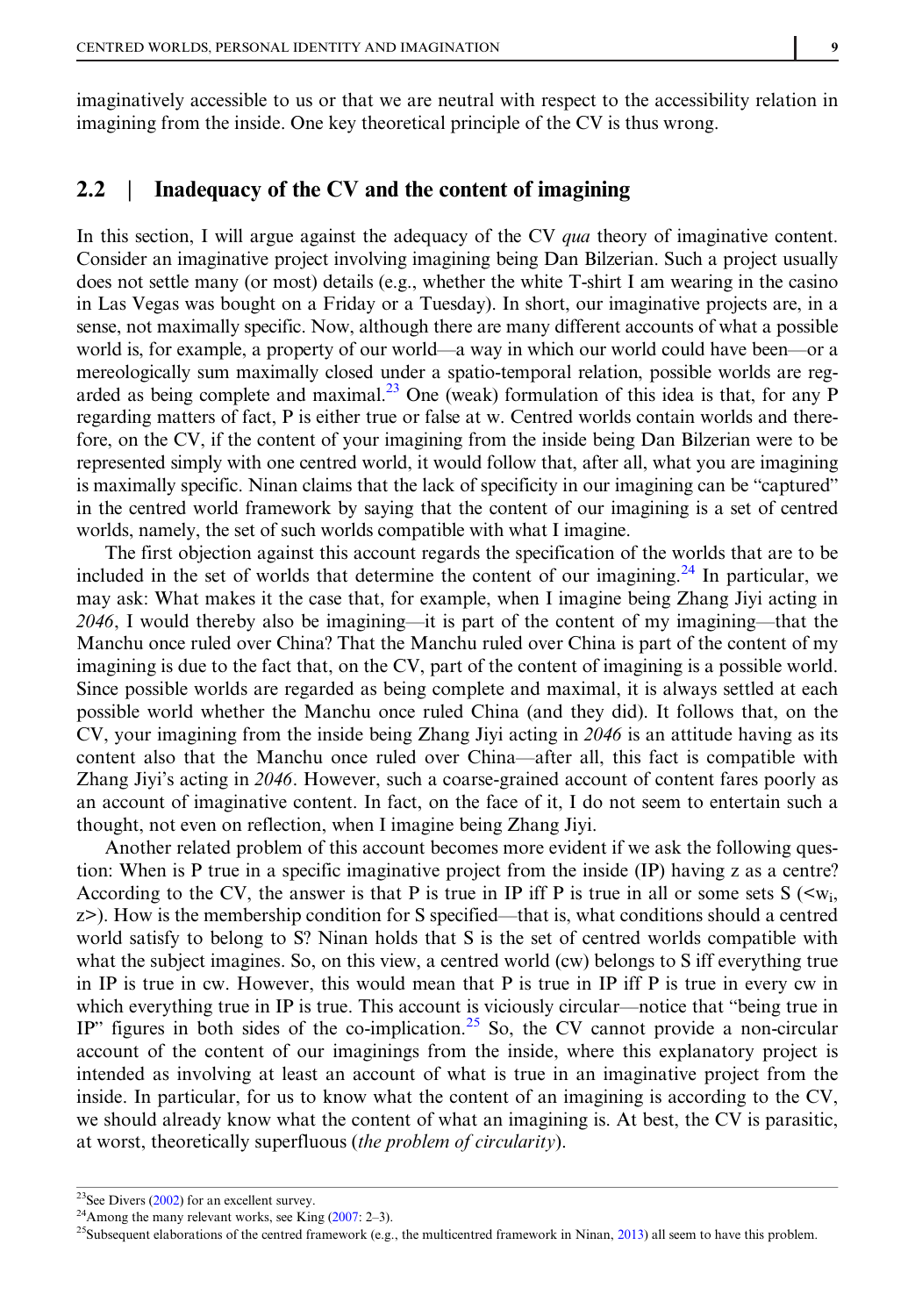#### 2.3 The metaphysics of the CV

The CV is implausible also because of its idiosyncratic treatment of cases that are relevantly similar (the problem of idiosyncrasy).<sup>26</sup> For example, suppose that my physical duplicate and I have just used the teletransportation device described in Derek Parfit's Reasons and Persons, Part III. Suppose that I and my replica each undergo a non-symmetric fission, that is, in both fissions, I and my twin are significantly more psychologically connected to our respective 'Lefties'. On the CV, imagining from the inside differs from imagining from the outside—and such imaginings provide, if at all, justifications for different kinds of modal and counterfactual claims. On Ninan's view, it may be the case that it is possible-for-me that I could have been Righty, but my identical replica could not-for-me. Or, consider the case in which I imagine from the inside being my replica. Given the special epistemic status of this imaginative project, when I imagine from the inside being my replica, I am justified in claiming that it is possible-for-me that I could have been my replica but, at the same time, not the other way around. Something seems to have gone terribly wrong here as it is at best unclear what kind of possibility is determined by imagining from the inside as understood by the CV.

Ninan claims that the CV offers an interesting account of the connection between imagination and possibility only if "centred imaginings" and "non-centred imaginings" provide guides to two distinct types of possibility.<sup>27</sup> Now, what are these two distinct modal kinds? In discussions about personal identity, philosophers are generally concerned with at least metaphysical and sometimes biological possibilities—and these are likely to be the sorts of possibility of which non-centred imagining is taken to be a guide. On the other hand, centred imaginings, as understood by the CV, seem to be a guide to a subjective or private form of possibility. This modal kind can hardly be understood as biological. Unless the kind of possibility Ninan has in mind is epistemic, and his discussion does not warrant this conclusion, he might have in mind some kind of private or relativistic metaphysical possibility. I admit that I have little understanding of this kind of metaphysical modality that would make the CV interesting. Certainly metaphysics (and modalities) can be understood in many different ways, but when intended as a discipline that deals with the "ultimate nature of reality", this fairly popular characterisation of this discipline may not be compatible with the sort of metaphysical possibility that is required to make the CV interesting.<sup>28</sup> At the very least, this consequence should count as a theoretical cost of the CV. Besides, insofar as the CV is justified also because of its conservativeness with respect to a "traditional" metaphysical theory spelled out in a "traditional" form (i.e., physicalism as understood by Ninan), it is methodologically suspicious that at the same time it implies a radical revision to metaphysics as a whole. We may press this point and suggest that the metaphysical commitments required to make the CV interesting may be in contrast with one of its initial motivating attractions—that is, its compatibility with physicalism. At this point, the supporter of the CV would have to show that their revisionary metaphysics can be compatible with physicalism or at least with a plausible version of it. Since I have little grasp of the kind of metaphysical modality the supporter of the CV seems to be committed to, I am unable to discuss this specific point any further.

The problem of the connection between the private metaphysics or modality and the kind of metaphysics or modality generally discussed in the current literature may raise another question: Why would the criteria of accessibility to be employed in imagining from the inside not be the same as the criteria of accessibility to be employed in imagining from the outside? If the criterion of accessibility deployed in imagining from the inside is X and we establish that such a criterion is correct for evaluating thought experiments concerning personal identity, it seems

<sup>26</sup>This kind of worry was first raised by Dan Waxman in conversation.

 $27$ Ninan ([2009:](#page-11-0) 447). I understand Ninan's claim as meaning that for his account to be interesting, the two imaginings should be a guide to different kinds of modalities as well.

<sup>28</sup>See Lowe [\(2002](#page-11-0)) for a standard account of metaphysical projects.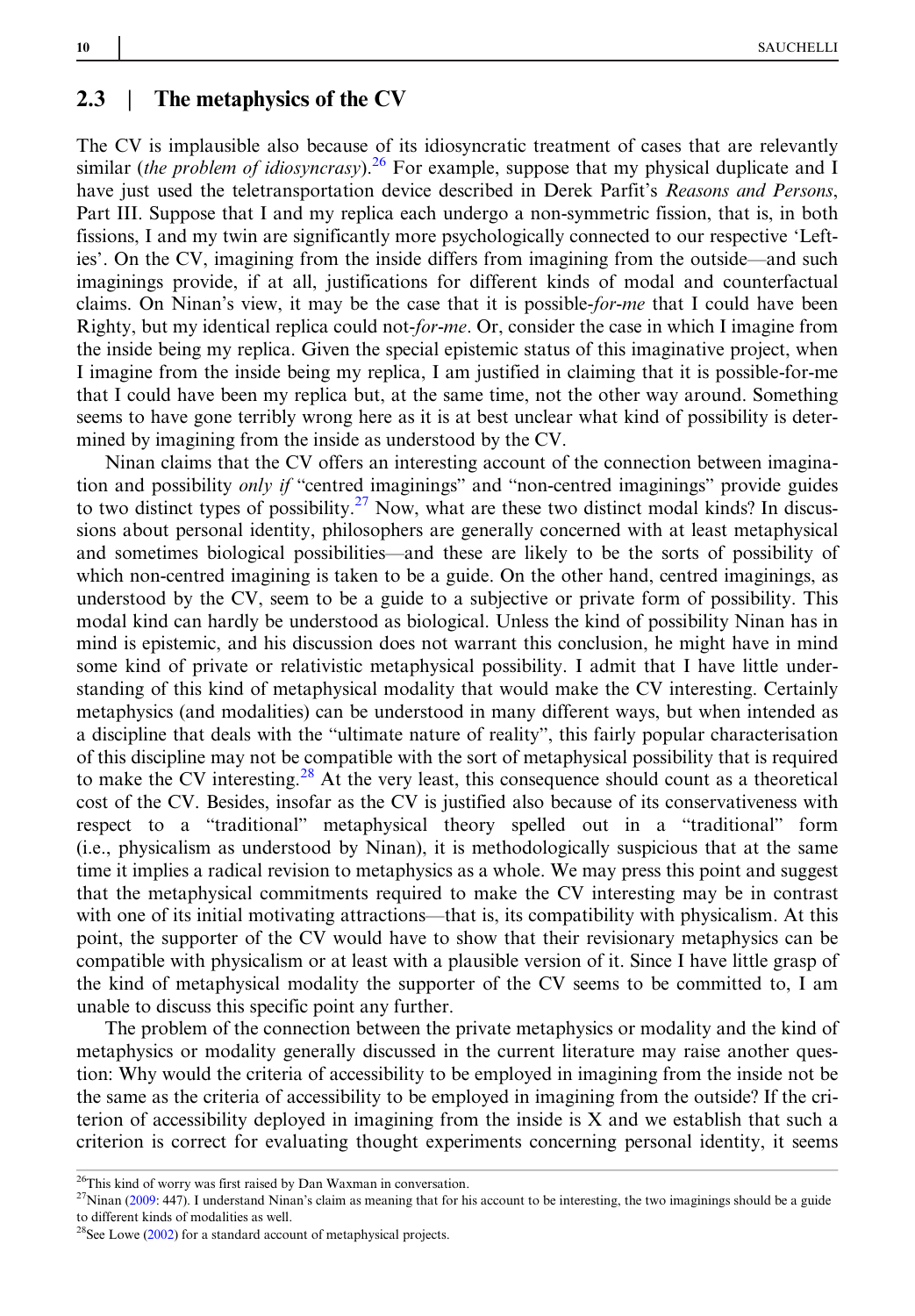rational to conclude that we should use X also to evaluate cases of imagining from the outside. We may also argue that our intuitions and related evaluations of what is possible given certain imaginative projects should be compatible with the application of criterion X. However, if that is the case, the differences between these educated intuitions about different kinds of imaginative projects may ultimately disappear. Still, the CV seems to require that the criteria of accessibility employed in imaginings from the inside should not be criteria of accessibility between individuals employed in imaginings from the outside—otherwise the CV would not be "interesting" (in Ninan's sense). As mentioned before, the sort of imagination from the inside relevant to the CV is compatible with, and seems to provide support for, the idea that you may imagine being, for example, Joseph Stalin or Charles Manson or some other despicable individual of your choice. If you can imagine being Stalin, then it is possible-for-you to be the same person as, say, Stalin. This possibility-foryou is not excluded because, as Ninan suggests, the plausibility of the CV-motivating intuition "does not require one to hold that there are physical differences between the three possibilities: it seems that the three situations could be physically just alike, differing only on the issue of what happens to me after fission" (Ninan, [2009:](#page-11-0) 454). The only relevant feature is, at best, having a perspective. Now, why the continuity of this latter feature should not count itself as a form of psychological continuity is a mystery—at least if having a perspective is more than being a location. If we deny that having a perspective is more than having or being a location, we may even have to admit that I could have been a rock: after all, rocks also have a location. However, many philosophers have suggested that, when the concept of a person is (properly) understood as being related to, say, moral responsibility, it is simply implausible to state that, prima facie, I can be a person that is responsible for the actions of an individual that has no or only some trivial psychological connections with me or, even worse, that is a rock. To salvage the CV from these problems, Ninan may have to impose some plausible constraints on the accessibility relation. In fairness, he gestures towards some of these constraints; for instance, he claims that "there is a possible world in which my sister is a schoolteacher, there are no possible worlds in which Barack Obama is a nonhuman robot". Presumably, the idea is that someone's job is not essential to her existence, whereas belonging to a natural or biological kind is. Other constraints may have to be imposed by what constitutes "having a perspective" or "having a human perspective".<sup>29</sup> For example, some have argued that having a human perspective requires some minimal form of embodiment. However, the problem we started with would come back: it is not clear why such conditions and constraints could not also be applied to restrict the accessibility relation employed in imagining from the outside. The bad news from the CV is that, if the same criteria of accessibility are applied in evaluating imaginative projects from the inside and the outside, such an application would presumably generate unwanted symmetric evaluations of imaginative projects of these two different kinds. The further consequence of this symmetry is again that the CV would not offer an interesting account of the connection between imagination and possibility because "centred imaginings" and "noncentred imaginings" may not provide guides to two distinct types of possibility since the evaluations of these different imaginative projects would be the same. If this reasoning is correct, it may turn out that the theoretical apparatus constituting the CV is not required since imagining from the inside and from the outside would turn out to satisfy the same requirements after all.

## 3 | CONCLUSIONS

I have argued that the CV is implausible for several reasons:

1. it places an unmerited weight on only one kind of intuitions guiding our theorising about personal identity,

<sup>&</sup>lt;sup>29</sup>See Shoemaker ([1986/1996,](#page-12-0) [1994/1996](#page-12-0)), Eilan [\(1995](#page-11-0)), Chen [\(2008](#page-11-0)), Baker ([2013\)](#page-11-0).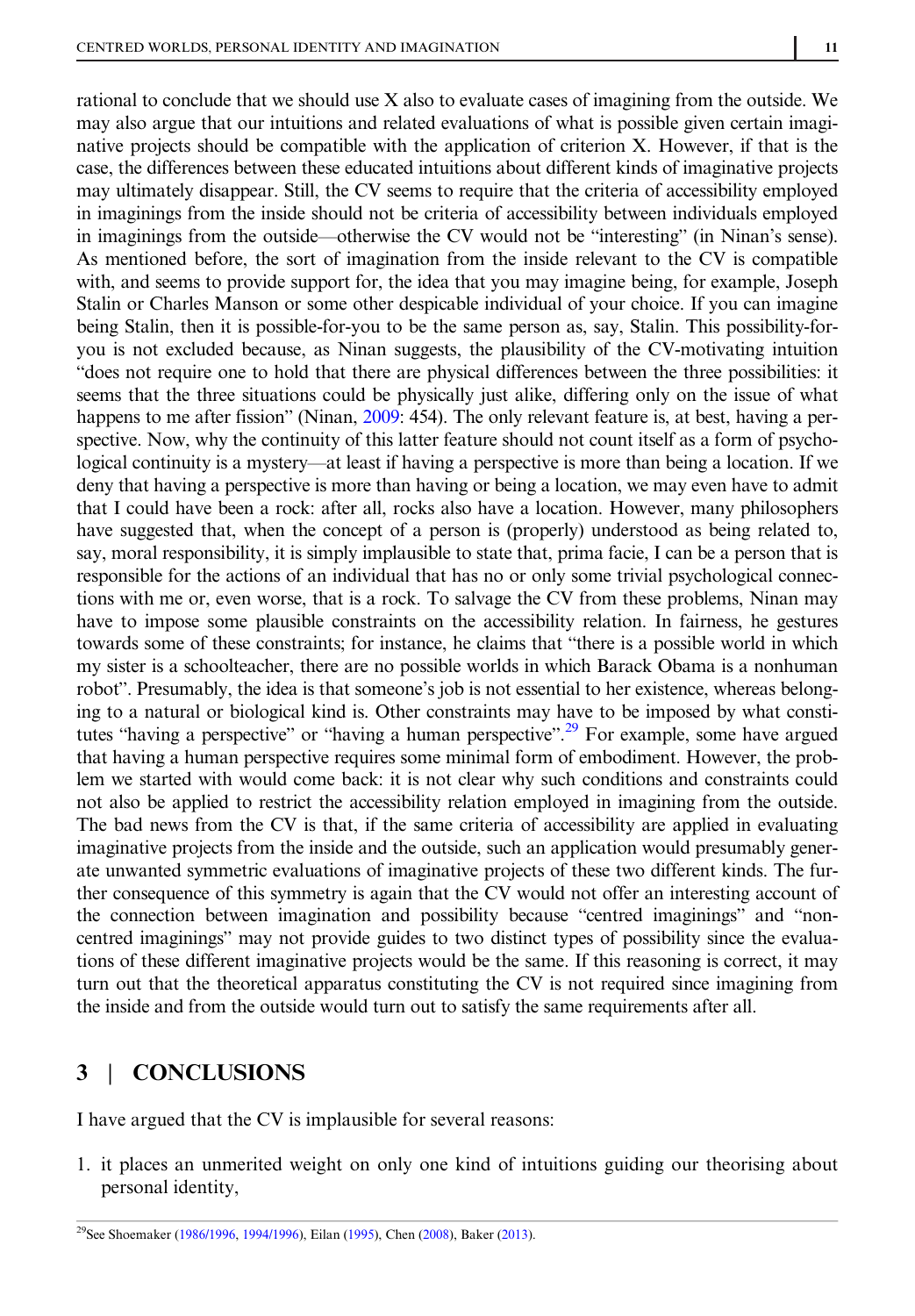- 2. it provides a wrong account of our imaginings, and
- 3. it has a series of bizarre consequences. More specifically, the CV requires the postulation of a highly revisionary (and implausible) metaphysics to be interesting or, after all, its theoretical machinery may not be required.

In light of all these problems and given that its motivating intuitions do not seem to be as widely shared as Ninan claims, the CV does not seem to offer an appealing account of the connection between imagination and the metaphysics of personal identity.

#### **ORCID**

Andrea Sauchelli <https://orcid.org/0000-0002-7665-8875>

#### **REFERENCES**

Baker, L.R. (2013) Naturalism and the first-person perspective. Oxford: Oxford University Press.

- Balcerak Jackson, M. (2016) On the epistemic value of imagining, supposing, and conceiving. In: Kind, A. & Kung, P. (Eds.) Knowledge through imagination. Oxford: Oxford University Press, pp. 41–60.
- Blackburn, S. (1997) Has Kant refuted Parfit? In: Dancy, J. (Ed.) Reading Parfit. Oxford: Blackwell Publishers, pp. 180–201.
- Chen, C. (2008) On having a point of view. Journal of Philosophy, 105, 240–258.
- Currie, G. & Ravenscroft, I. (2002) Recreative minds. Oxford: Oxford University Press.
- Davis, W. (2017) The property theory and de se attitudes. In: de Ponte, M. & Korta, K. (Eds.) Reference and representation in thought and language. Oxford: Oxford University Press, pp. 195–223.
- Devitt, M. (2013) The myth of the problematic de se. In: Feit, N. & Capone, A. (Eds.) Attitudes de se. Stanford, CA: CSLI Publications, pp. 133–162.
- Divers, J. (2002) Possible worlds. London: Routledge.
- Egan, A. (2006) Secondary qualities and self-location. Philosophy and Phenomenological Research, 72(1), 97–119.
- Eilan, N. (1995) The first person perspective. Proceedings of the Aristotelian Society, 95, 51–66.
- Feit, N. (2008) Belief about the self. Oxford: Oxford University Press.
- Feit, N. (2013) The problem of de se attitudes. In: Feit, N. & Capone, A. (Eds.) Attitudes de se. Stanford, CA: CSLI Publications, pp. 1–25.
- Gendler, T.S. (2000) The puzzle of imaginative resistance. Journal of Philosophy, 97(2), 55–81.
- Gendler, T.S. & Hawthorne, J. (2002) Conceivability and possibility. Oxford: Clarendon Press.
- Gendler, T.S. (2006) Imaginative resistance revisited. In: Nichols, S. (Ed.) The architecture of the imagination. Oxford: Oxford University Press, pp. 149–174.
- Guillot, M. (2013) The limits of selflessness. Synthese, 190(10), 1793–1816.
- Hawley, K. (2001) How things persist. Oxford: Oxford University Press.
- Kind, A. (2001) Putting the image back in imagination. *Philosophy and Phenomenological Research*, 62(1), 85–105.
- Kind, A. (2013) The heterogeneity of the imagination. Erkenntnis, 78(1), 141–159.
- King, J. (2007) The nature and structure of content. Oxford: Oxford University Press.
- Kung, P. (2010) Imagining as a guide to possibility. Philosophy and Phenomenological Research, 83(3), 620–663.
- Kung, P. (2016) Imagination and modal epistemology. In: Kind, A. (Ed.) Routledge handbook of philosophy of imagination. London: Routledge, pp. 437–450.
- Langton, R. (2019) Empathy and first-personal imagining. Proceedings of the Aristotelian Society, 119(1), 77–104.
- Lewis, D. (1979/1983) Attitudes Dd dicto and de se. In: Philosophical papers, Vol. I. Oxford: Oxford University Press, pp. 133–160.
- Liao, S.Y. (2012) What are centered worlds? The Philosophical Quarterly, 62(247), 294–316.
- Lindemann, H. (2014) Holding and letting go. Oxford: Oxford University Press.
- Lowe, E.J. (2002) A survey of metaphysics. Oxford: Oxford University Press.
- Mackenzie, C. (2008) Imagination, identity, and self-transformation. In: Mackenzie, C. & Atkins, K. (Eds.) Practical identity and narrative agency. London: Routledge, pp. 121–145.
- Magidor, O. (2015) The myth of the de se. Philosophical Perspectives, 29, 249–283.
- Molouki, S. & Bartels, D. (2017) Personal change and the continuity of the self. Cognitive Psychology, 93, 1–17.
- Moss, S. (2012) Updating as communicating. Philosophy and Phenomenological Research, 85(2), 225–258.
- Nagel, T. (1974) What it is like to be a bat. Philosophical Review, 83, 435–450.
- Nagel, T. (1983) The objective self. In: Ginet, C. & Shoemaker, S. (Eds.) Knowledge and mind. Oxford: Oxford University Press, pp. 211–232.
- Nagel, T. (1986) The view from nowhere. Oxford: Oxford University Press.
- Ninan, D. (2009) Persistence and the first-person perspective. Philosophical Review, 118(4), 425–464.

<span id="page-11-0"></span>